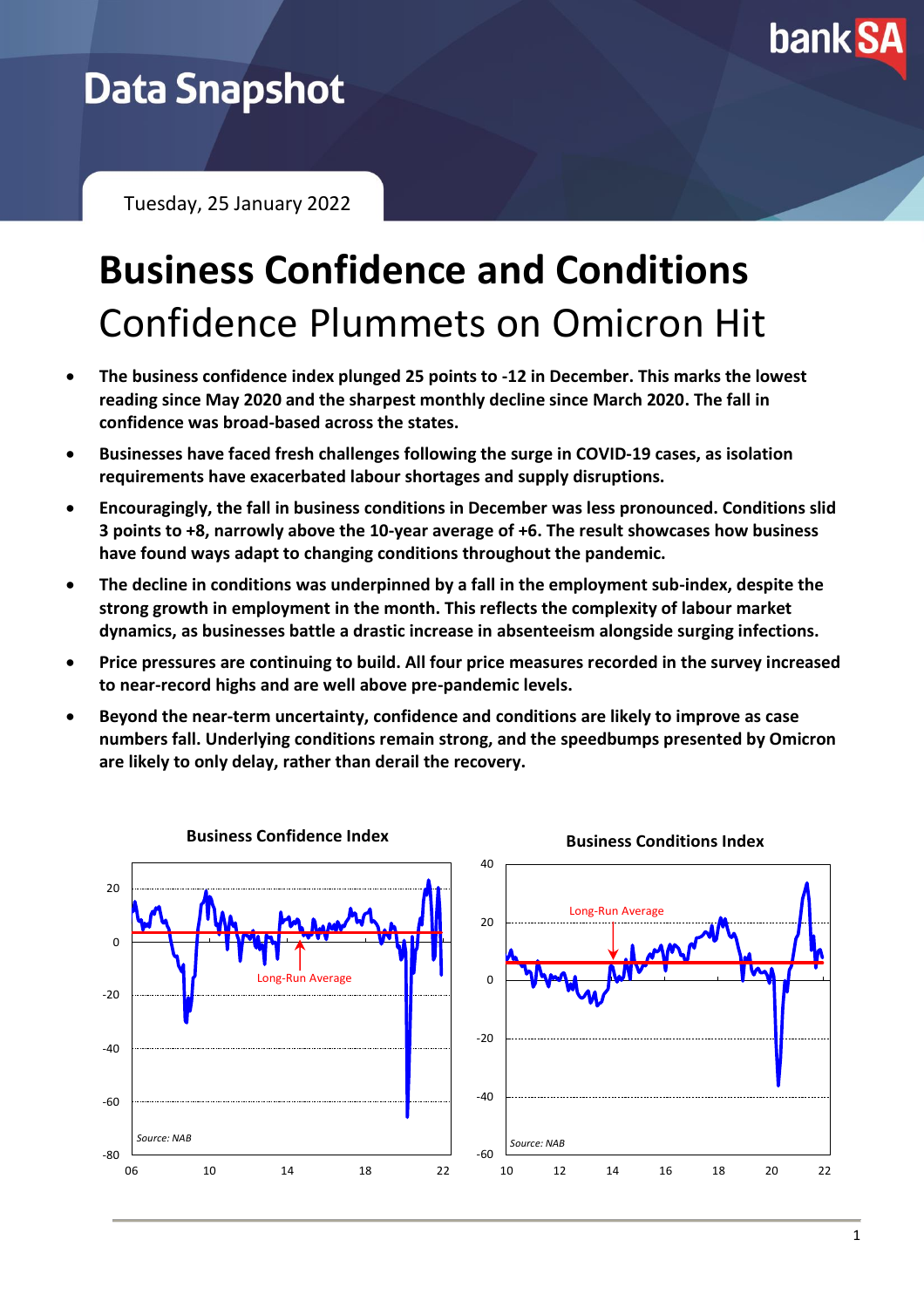Business confidence plunged in December, alongside surging COVID-19 cases. Business confidence fell 25 points to -12, according to the NAB survey. It is the lowest reading since May 2020 and the sharpest monthly decline since March 2020. The December result is considerably lower than the peak of the Delta outbreak, when the index dropped to -7. However, confidence remains well above the extreme lows of March 2020, at the outset of the pandemic.

The survey was conducted following the rapid rise of COVID-19 infections, after the arrival of the Omicron variant. This has exacerbated labour shortages as millions of Australians entered isolation. Many businesses have been forced to temporarily close their doors or operate with reduced hours. Others have struggled to fill their shelves as supply chains buckled. Businesses have also been confronted with growing price pressures and softening demand, as consumers reduce activity to evade infection. And while we expect the crunch will be short-lived, the combination these factors have weighed heavily on confidence.

### **By States**

The fall in confidence was broad-based across the states. NSW experienced the largest fall, followed by Victoria, Tasmania and Queensland. Similarly, confidence dropped in every industry, apart from the mining sector.

Encouragingly, the fall in business conditions in December was less pronounced. Conditions slid 3 points to +8, narrowly above the 10-year average of +6. The resilient outcome is another example of how businesses have found ways adapt to challenging conditions throughout the pandemic.

Business conditions actually improved in Victoria, Tasmania, WA and SA despite the spread of Omicron. However, this was more than offset by a sharp decline in conditions in Queensland and a fall in conditions in NSW.

#### **By Sub-Component**

Of the three sub-components of the conditions index – trading, profitability and employment – employment drove the fall in December. This is despite the strong growth in employment in the month. The employment index fell 9 points to +2, reflecting the complexity of labour market dynamics, as businesses battle a drastic increase in absenteeism alongside surging infections. Trading conditions edged down to +14 from +15, while profitability improved 1 point to +10.



#### **By Industry**

By industry, conditions improved in the transport & utilities and retail sectors, while conditions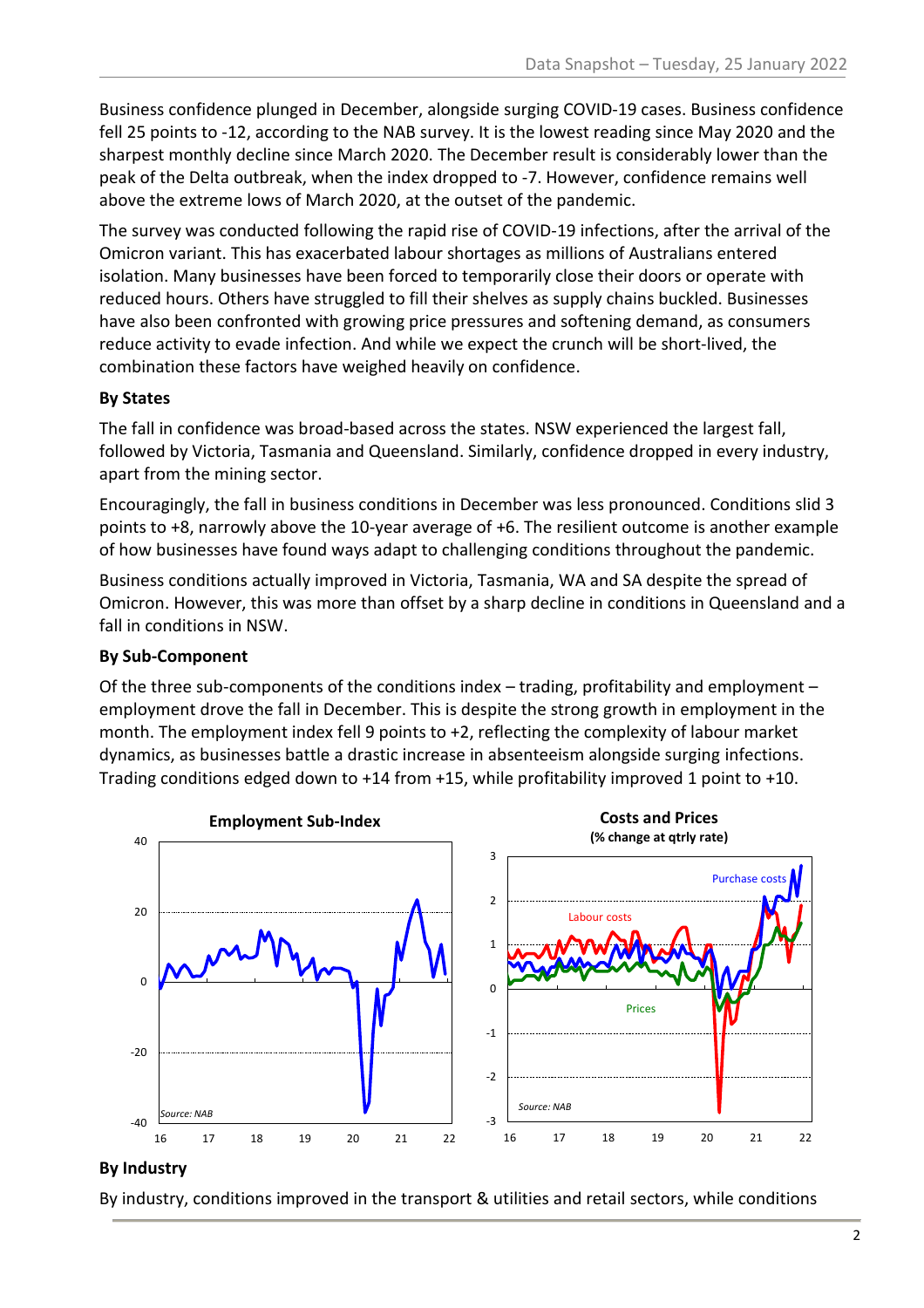deteriorated most in wholesale and finance, business & property industries. The deterioration in employment was most pronounced in wholesale and recreation & personal services. In trend terms, conditions remain strongest in the mining and retail sectors and weakest in recreation & personal services.

#### **Pricing Pressures**

Meanwhile, price pressures are continuing to build. All four price measures recorded in the survey increased to near-record highs and are well above pre-pandemic levels. The Omicron outbreak has exacerbated labour shortages and supply chain bottlenecks, pushing input and labour costs further north. Previously, it did not appear that businesses had passed these costs on to consumers. However, the survey reveals that product prices and retail inflation are also picking up, as businesses are forced to raise prices to offset shrinking margins.



#### **Capacity Utilisation**

Forward-looking indicators suggest the economy is losing some of its post-lockdown momentum. Capacity utilisation dropped back to 80.6%, from 83.2% in November. This is just below the 10 year average of 80.7%. Forward orders pulled back sharply in December, dropping to +4 from +13 the month prior. Despite the pull-back, these indicators remain solid and are above or around historical levels. This is a promising sign that the Omicron will not derail the recovery.

#### **Outlook**

The emergence of Omicron and the related surge in COVID-19 infections has dealt a blow to businesses. This coupled with growing inflationary pressures, and heightened uncertainty has stifled business confidence. Conditions have also deteriorated; however, businesses have managed to adapt, and underlying conditions remain solid.

Beyond the near-term uncertainty, confidence and conditions are likely to improve as case numbers fall. Underlying conditions remain strong, and the speedbumps presented by Omicron are likely to only delay, rather than derail the recovery. However, growing inflationary pressures may weigh more heavily on businesses in the future. The strong possibility that the Reserve Bank will start raising rates this year is another factor for businesses to consider.

> **Jameson Coombs, Associate Economist** Ph: 0401 102 789